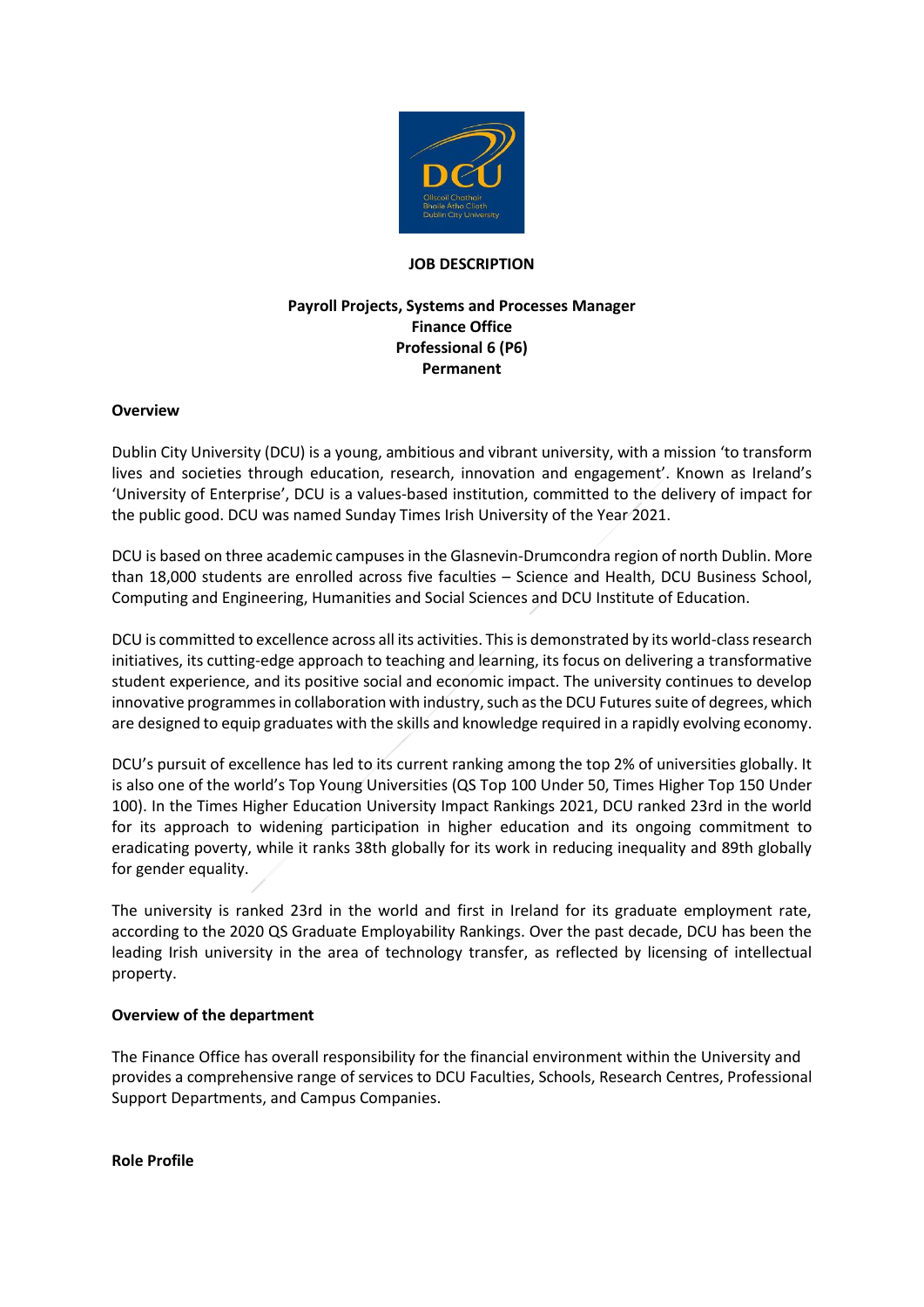This Payroll Projects, Systems and Processes Manager role is part of the Operations Team, and supports the team delivering change across the recruit to pay cycle for the University and the DCU Commercial Group of companies. The role represents an exciting opportunity for the ideal candidate to manage across a range of process and system changes, aligned with the University's strategy for operational excellence and continuous improvement. Annual payroll and pensions processing including part-time and full-time staff is in the order of €130m per annum.

The role will contribute to the delivery of sustainable transformation through the creation and embedding of a lean methodology, to ensure an integrated finance service provision across operational, tactical, and strategic support for payroll processing and reporting.

The Payroll Projects, Systems and Processes Manager role will report to the Group Controller of Financial Operations and will liaise closely with other Finance Office teams, HR and IT teams, as well as with other colleagues within the University and subsidiary companies, and also with external stakeholders.

# **Duties and Responsibilities**

The duties and responsibilities of the position include, but are not restricted to, the following:

- Lead and continue to support system implementations and upgrades within the payroll function, ensuring projects are delivered to set objectives, and in line with transformation design principles and the change framework. Key projects include WFM Timesheet solution, Payroll Admin on Web, Timepoint rollout, automation of payroll cost transfers, EHEC's CSO returns and third party deduction functionality within the Core system.
- Contribute to and support other finance transformation initiatives including within the ERP system (Agresso migration to the cloud) and payroll reporting toolkit (MakoData) as they relate to and impact on the payroll function
- Review of the recruit to pay cycle, including documentation and mapping of as is work processes, financial reporting delivery, structures underpinning delivery, as well as providing recommendations for improvement including through the use of technology.
- Research and resolve unexpected outcomes or process inefficiencies ensuring any risks identified are mitigated in line with the internal control framework
- Support the Payroll team's continuous development of payroll capability, including through upcoming technologies and trends.
- Lead External Examiners\Accreditors\Quality Assurance Reviewer Process Review and Improvement
- Support the Payroll Manager with audit queries from C&AG, Internal Audit and External Auditors
- Assist the Payroll Manager with month end and year end tasks
- Assist the Payroll Manager with changes to pay scales in line with updates to Public Sector Pay Agreements
- Support the improved communication of Payroll related matters to stakeholders through continued enhancement and update of the Payroll website
- Work closely with the Payroll Manager to ensure implementations are coordinated with the Payroll Team's operational requirements, and that appropriate training and handover support is provided to the team on new processes and systems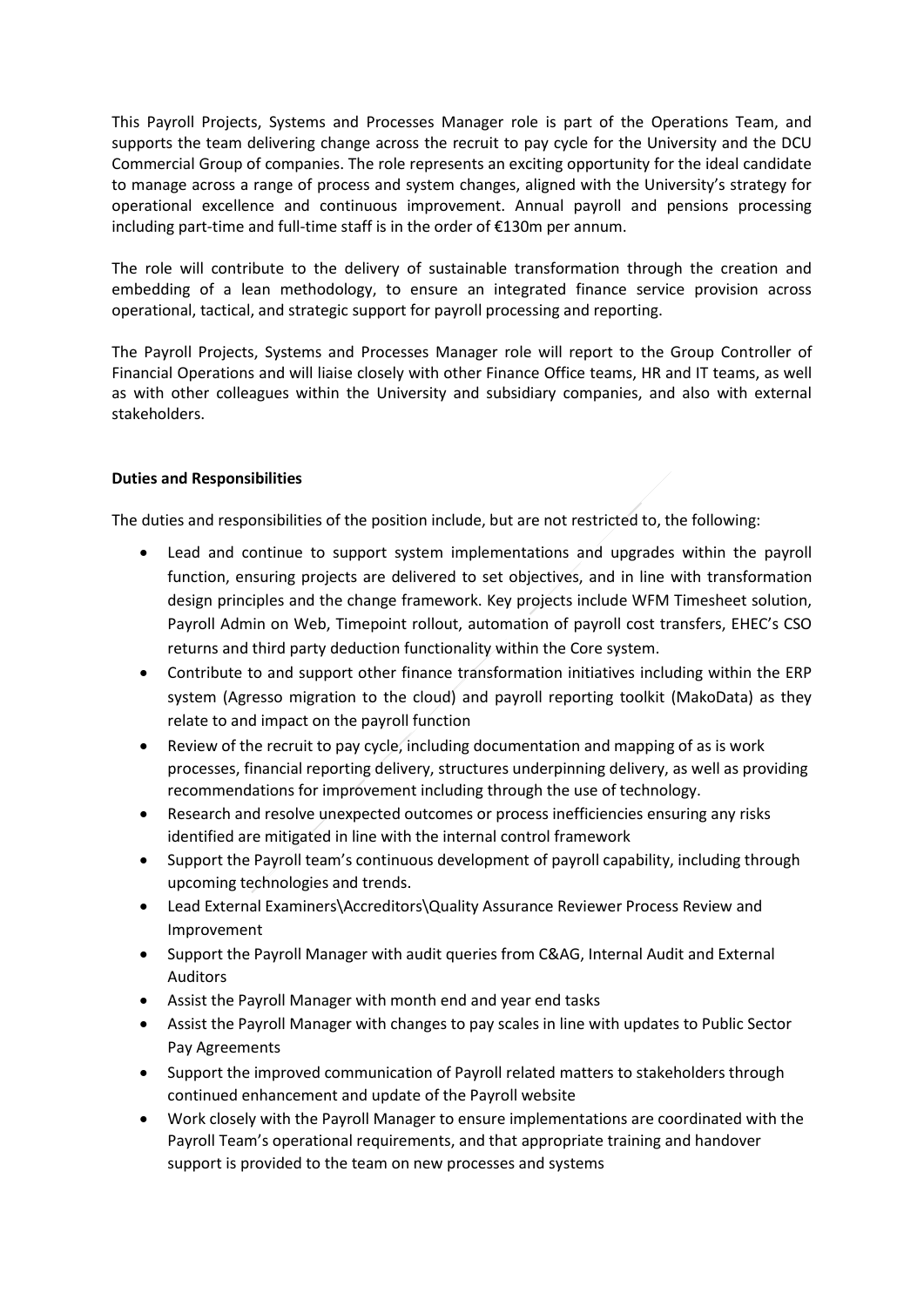- Identify opportunities for automation and the use of technology to enhance service delivery in an efficient and cost effective manner
- Develop a phased plan for a continuous improvement programme to ensure an integrated financial service provision across the payroll function and within the recruit to pay cycle
- Work collaboratively with teams to implement approved change initiatives through managed cost effective transition programmes, and complete post implementation reviews to ensure successful delivery has been achieved.
- Provide active on-going programme progress update reports with performance metrics to the Finance Office leadership team.
- Engage with external vendors eg CoreHR, ensuring payroll SLA's and project implementation support are being managed effectively
- Support the Payroll team as required, including at peak operational periods
- Assist with payrolls when team members are on leave, particularly the Payroll Manager.
- Any other tasks or responsibilities that may be assigned by line management as business requirements evolve and develop.

The role may change in line with Unit / University requirements and developments. The successful candidate will be expected to show flexibility in line with any changes which may occur.

# **Qualifications and Experience**

# **Essential:**

- Candidates must have a primary degree or equivalent NFQ level 7 in a relevant area.
- Applicants should be payroll qualified (e.g. IPASS or equivalent) with at least 10 years' relevant post qualification experience in the areas highlighted for the role, in a group organisation with similar scale and complexity.

### **Desirable:**

- The candidate will have experience delivering on the key elements of this role. It is desirable that the candidate will have management experience necessary to deputise effectively for senior finance leadership roles, as required.
- It is also desirable that the candidate will have sufficient experience to be able to drive forward on the change agenda across the recruit to pay function.

Experience in a public sector payroll setting, experience of both Ireland and International payrolls, as well as project management experience, would be an advantage.

### **In addition, the successful candidate will have the following:**

Excellent written and oral communication skills